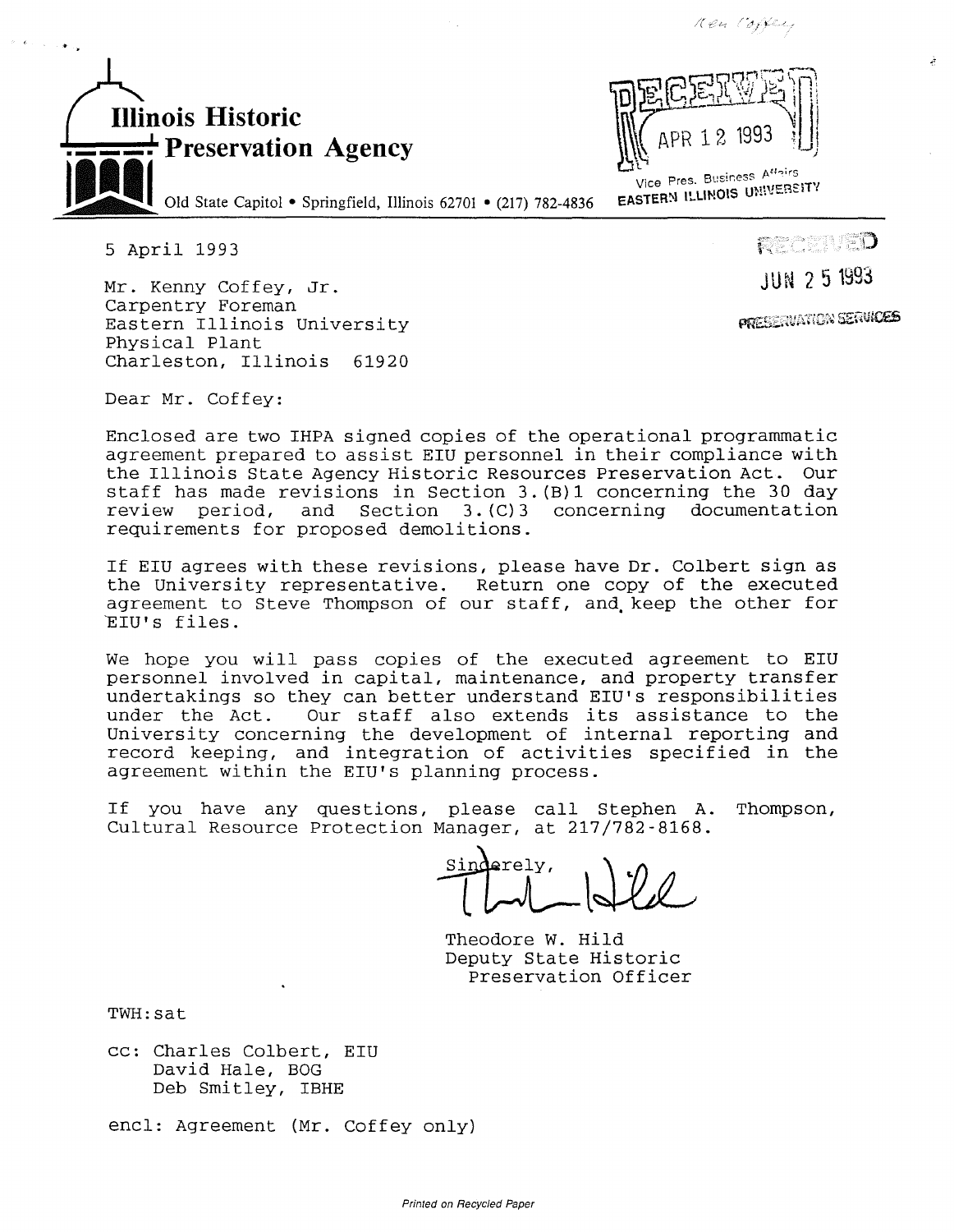## MEMORANDUM OF AGREEMENT **BETWEEN** THE ILLINOIS HISTORIC PRESERVATION AGENCY AND EASTERN ILLINOIS UNIVERSITY CONCERNING THE IMPLEMENTATION OF THE ILLINOIS STATE AGENCY HISTORIC RESOURCES PRESERVATION ACT

WHEREAS, the Illinois Historic Preservation Agency ( IHPA) has been designated as the lead agency for implementation of the Illinois State Agency Historic Resources Preservation Act (Il. Rev. Stat. 1991, Chapt. 127, para  $133c21$  et seq) [20 ILCS  $3420/1$  et seq] (the Act); and

WHEREAS, Eastern Illinois University (EIU) is responsible for and participates in undertakings as defined in Section 3(f) of the Act and wishes to enter into an agreement with IHPA to facilitate this responsibility;

NOW THEREFORE EIU and IHPA agree that EIU shall implement its undertakings pursuant to the Act in accordance with the following stipulations in order to take historic resources into account:

## STIPULATIONS

1. Personnel

 $\mathcal{F}_{\text{max}}$  .

- A. EIU shall have at all times on its staff at least one person with professional qualifications in Archaeology, Architecture, Architectural History, Historic Architecture or other closely related field in accordance with the professional standards<br>outlined in 36 CFR Part 61, Appendix A, "Professional outlined in 36 CFR Part 61, Appendix A,<br>Qualifications Standards". This person, app This person, appointed by the Chancellor/President, as the Campus Historic Preservation Officer (CHPO}, shall be responsible for administering the provisions of this agreement and shall be designated liaison between EIU and IHPA.
- B. The CHPO will attend annual administrative and technical seminars presented by IHPA to ensure professional knowledge related to historic preservation is current.
- 2. Identification and Evaluation of Historic Properties
	- A. Architecture
		- 1. EIU will identify, survey, and evaluate all EIU buildings constructed prior to 1947, EIU will ensure that evaluations are made in accordance with the criteria for eligibility for the National Register of Historic Places (NRHP) (36 CFR 60).
		- 2. The CHPO will advise IHPA of EIU's opinion on National Register eligibility for all pre 1947 buildings, including reasons for EIU's opinions. IHPA will consider this opinion in making its decision concerning eligibility.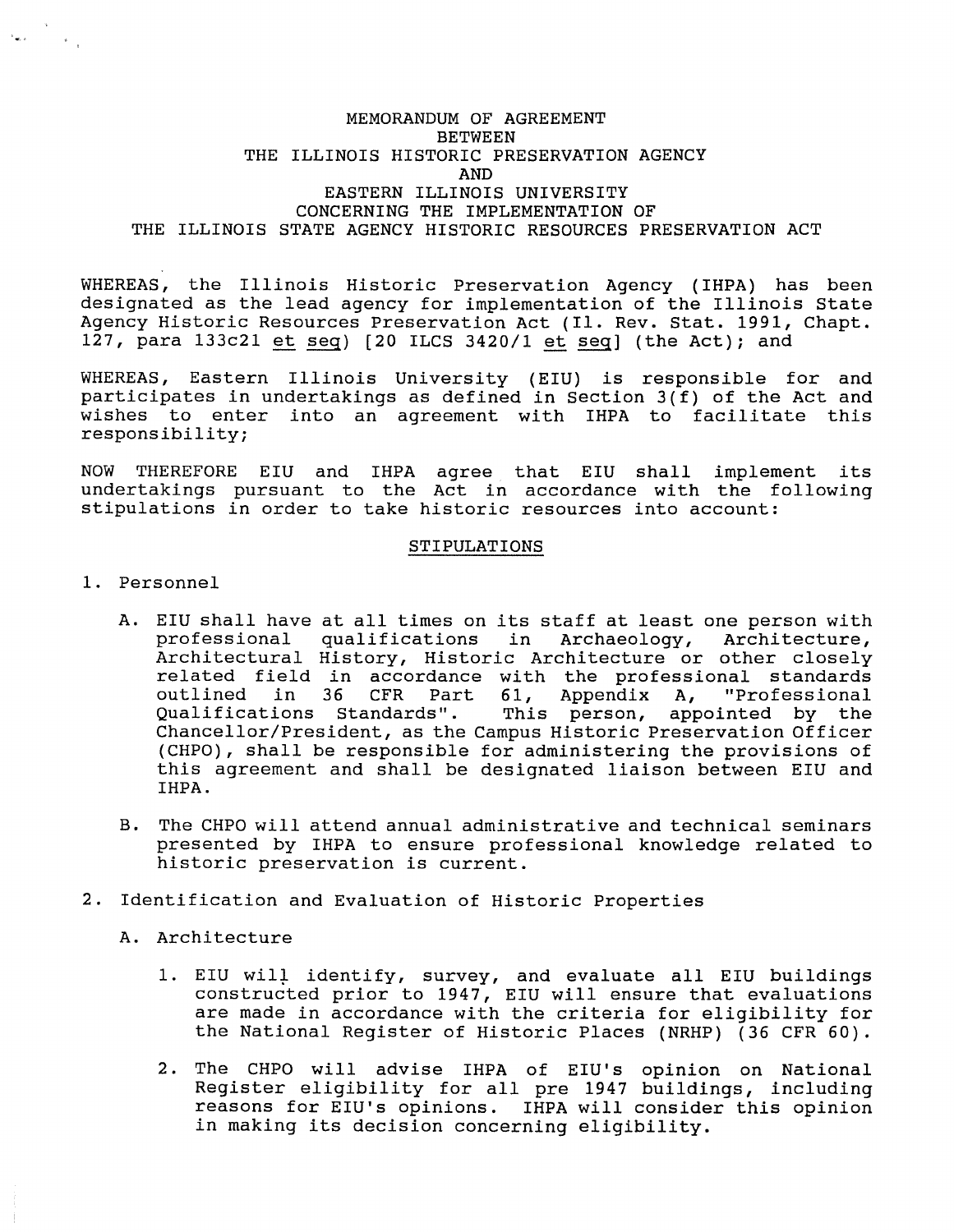## B. Archaeology

 $\mathcal{F}_{\bullet}(\mathcal{F})$  , and  $\mathcal{F}_{\bullet}$ 

EIU shall implement archaeological investigations of all EIU lands to identify and evaluate archaeological properties following the guidelines stated below:

- 1. EIU shall implement and complete within 24 months of the signing of this agreement an archaeological reconnaissance survey (Phase I) of all EIU lands to identify archaeological resources. This survey shall be conducted in consultation This survey shall be conducted in consultation with the IHPA and in a manner consistent with the Illinois State Historic Preservation Office Guidelines for State Historic Preservation Office Guidelines for<br>Archaeological Reconnaissance-Surveys/Reports. A report of the survey findings shall be submitted to the IHPA for review and approval.
- 2. Phase II archaeological evaluations shall be conducted by EIU at all archaeological sites determined by the IHPA to be potentially eligible for listing on the NRHP. The Phase II potentially eligible for listing on the NRHP. methodology shall be formulated in consultation with the IHPA to ensure adequacy of the testing program. A report of the Phase II findings shall be submitted to the IHPA for review and approval.
- 3. An archaeological management plan shall be developed and implemented by EIU for all archaeological sites determined by IHPA to be eligible for listing on the NRHP. This management plan shall include, but is not limited to, data recovery of archaeological materials and/or preservation in situ in a protected environment.
- 4. Prior to completion of the archaeological investigations and management plan, any undertaking conducted by EIU, with the exception of those undertakings listed under Stipulation 4 of this Agreement, shall be reviewed on an individual basis for their effect on archaeological resources.
- 5. This Agreement shall be a general permit to conduct archaeological and paleontological investigations on EIU lands as required by the Archaeological and Paleontological Resources Protection Act (APRPA), (Ill. Rev. Stat. ch. 127, par. 133c.0l) in lieu of the issuance of individual permits when the project is being reviewed by the IHPA pursuant to the Act.
- 6. EIU shall ensure that all materials and records resulting from the archaeological investigations are curated at the Illinois State Museum pursuant to the APRPA.
- 7. If during any undertaking, archaeological resources are discovered, EIU agrees that activities affecting the<br>archaeological resource shall be discontinued until  $r$ esource shall consultation with the IHPA pursuant to the Act is completed. Notification to the IHPA shall be within 72 hours of discovery and shall be the responsibility of the EIU CHPO.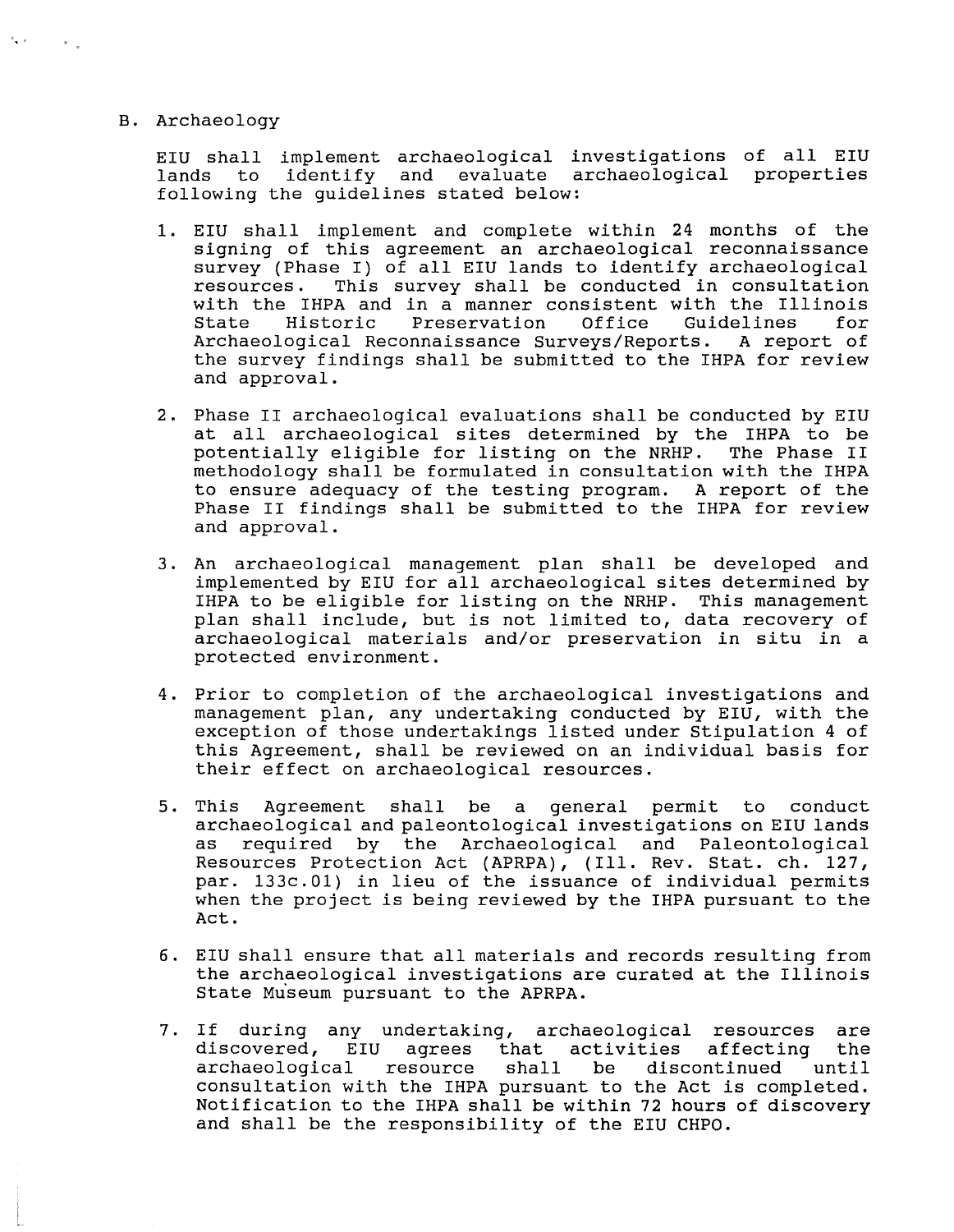## 3. Undertakings Requiring Review

These projects include but are not limited to the following types of undertakings. EIU must submit a description of the undertaking with maps, photographs and addresses, as applicable, to IHPA for review and comment pursuant to Paragraph 4(a) of the Act.

A. Rehabilitation

 $\label{eq:3.1} \sigma_{\bullet, \omega} = \left\{ \begin{array}{cc} \alpha_{\bullet, \omega} & \alpha_{\bullet, \omega} \\ \alpha_{\bullet, \omega} & \alpha_{\bullet, \omega} \end{array} \right.$ 

Projects affecting buildings, structures or sites on or eligible for the NRHP shall be undertaken in accordance with the recommended approaches of the Secretary of Interior's Standards for Rehabilitation and Guidelines for Rehabilitating Historic Buildings" (Standards) . These plans will be sent to IHPA for review and concurrence. IHPA shall have 30 days for review.

- B. Additions and New Construction
	- 1. Additions to buildings on or eligible for listing on the NRHP shall be designed to adhere to the Standards and the Preservation Brief #14 (New Exterior Additions to Historic Buildings). The Preliminary Design and outline specifications for these additions will be submitted to IHPA for review. The IHPA will provide written comments within 30 working days.
	- 2. The CHPO will follow the procedures outlined in Rules for Review of State Agency Undertakings (17 Ill. Adm. Code 4180) if the IHPA does not concur with the project described.
	- 3. Any new construction will be reviewed by IHPA for its effect on historic properties.
- C. Demolition
	- 1. If the proposed work requires demolition of all or any part of any buildings, structures, or sites on or eligible for listing on the NRHP, the CHPO shall provide the IHPA location maps, description of property, reasons for demolition, photographs of principal elevations, and alternatives considered including reasons for their rejection.
	- 2. IHPA will provide written comments within 30 working days.
	- 3. If IHPA agrees to demolition, the property will be documented<br>by EIU through drawings, photographs, and written through drawings, photographs,<br>scription in accordance with history/description in accordance with standards and guidelines established by the Historic American Building Survey/Historic American Engineering Record (HABS/HAER), and be accepted by IHPA prior to demolition.
	- 4. If IHPA disagrees with the need for the proposed demolition, the rules found in 17 Ill. Adm. Code 4180.400 shall be followed.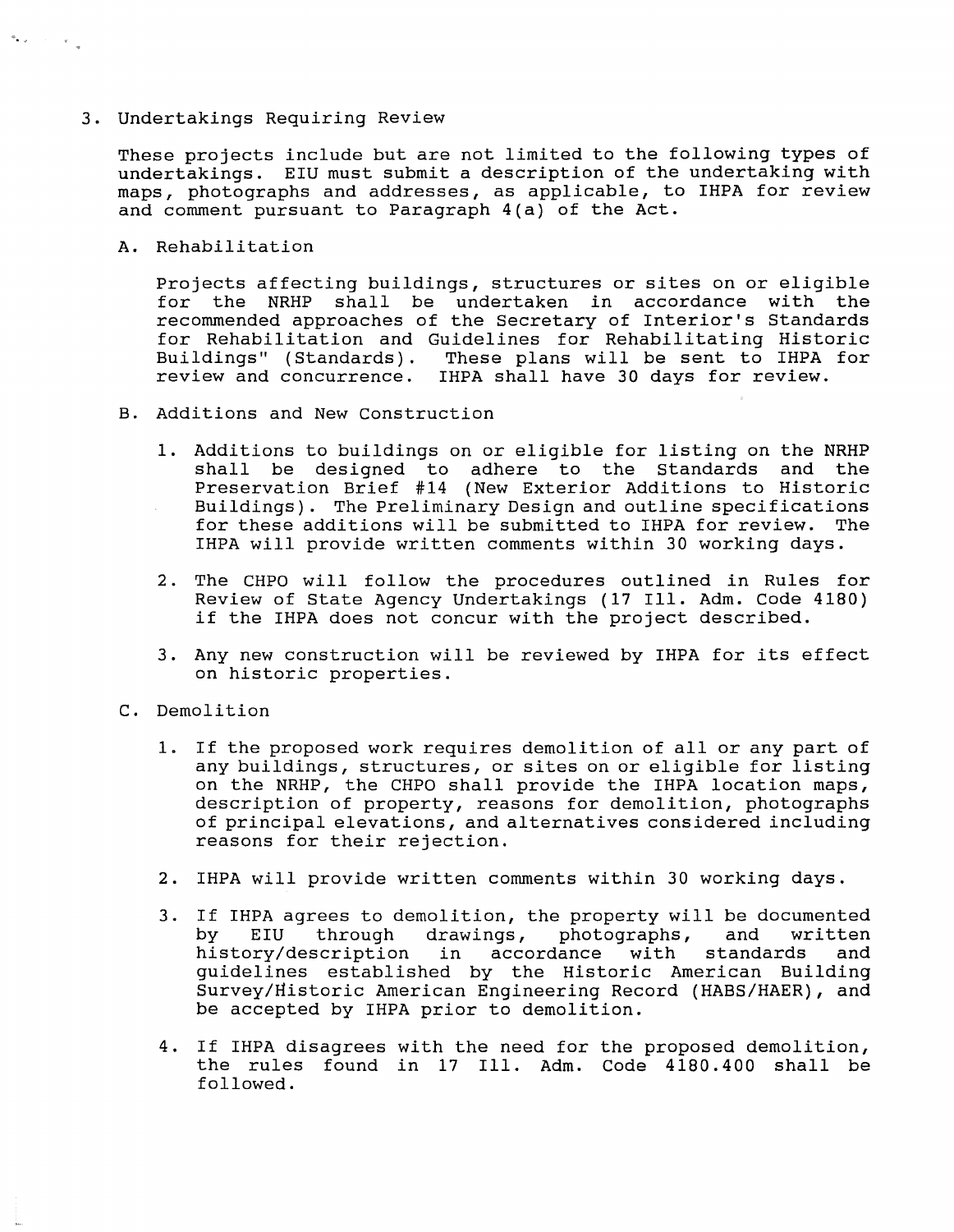D. Land and Building Acquisition

 $\frac{1}{2} \left( \frac{1}{2} \right) \left( \frac{1}{2} \right) \left( \frac{1}{2} \right) \left( \frac{1}{2} \right)$ 

Any new land or building acquired by EIU shall be reviewed for potential eligibility for listing on the NRHP.

E. Agricultural Leases or EIU Agricultural Activities

All lands which are under agricultural leases or have agricultural activities shall be reviewed by IHPA for the possible effect of these practices on historic resources should any exist on the property. If any agricultural practices could harm resources, archaeological surveys shall be conducted in accordance with 2B prior to continuing with standard operations.

- 4. Undertakings Having No Effect
	- A. The following actions will be considered to have no effect on historic properties and need not be submitted individually to IHPA for review:
		- 1. Utilities repair and alteration projects such as water, sewer, steam distribution, electrical, tele-communications, radio, televisions, and heating fuel projects within previously disturbed right-of-way.
		- 2. Heating, ventilation, air conditioning communication network maintenance projects. **(HVAC)** and
		- 3. Sidewalk, street, gutter, bikeway, vehicle parking repair and realignment within previously disturbed right-of-way.
		- 4. Minor repairs to roofs, windows, and chimneys will be made with materials to match the original. Replacement will only be made after it has been determined that repairs would not be economically feasible.
		- 5. All landscape maintenance that will not hide or detract from the historical features of the area.
		- 6. All maintenance painting and caulking as long as the colors chosen resemble the original or existing colors and it does not detract from the historical significance of the property.
		- 7. The installation of interior or exterior storm windows will completely fill the existing opening (no filler panels are to be used); the method of operation and meeting rail of the storm unit will align with that of the existing window or, on the interior, a fixed piece of glazing with no intermediate members be installed; the colors of the storm units will match that of the existing adjacent members.
		- 8. Replacement or modification of non-original lighting fixtures or systems that will not alter or detract from the historical significance of the surrounding features.
		- 9. Repair and modification activities to buildings constructed after 1947.